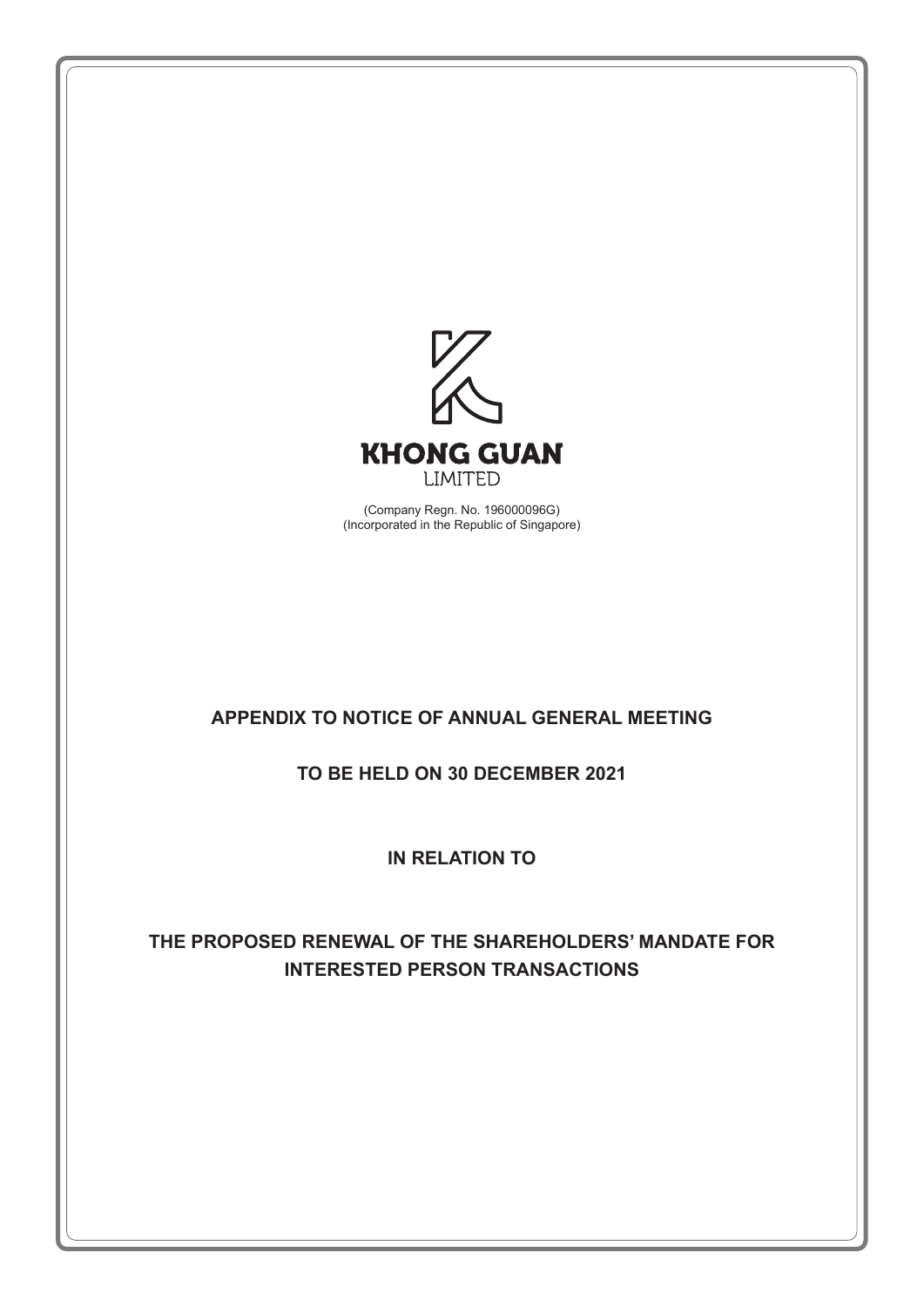#### **DEFINITIONS**

In this Appendix, unless the context otherwise requires, capitalised terms herein shall have the meanings set forth below:

| "Associate"               |      | (a) in relation to any Director, the chief executive officer of<br>the Company, a Substantial Shareholder or a Controlling<br>Shareholder (being an individual) means:                                                                                                                                                                                                    |
|---------------------------|------|---------------------------------------------------------------------------------------------------------------------------------------------------------------------------------------------------------------------------------------------------------------------------------------------------------------------------------------------------------------------------|
|                           |      | (i)<br>his immediate family,                                                                                                                                                                                                                                                                                                                                              |
|                           |      | the trustees of any trust of which he or his immediate<br>(ii)<br>family is a beneficiary or, in the case of a discretionary<br>trust, is a discretionary object, and                                                                                                                                                                                                     |
|                           |      | any company in which he and his immediate family<br>(iii)<br>together (directly or indirectly) have an interest of 30% or<br>more; and                                                                                                                                                                                                                                    |
|                           |      | (b) in relation to a Substantial Shareholder or a Controlling<br>Shareholder (being a company) means any other company<br>which is its Subsidiary or holding company or is a Subsidiary<br>of such holding company or one in the equity of which it and/or<br>such other company or companies taken together (directly or<br>indirectly) have an interest of 30% or more. |
| "Audit Committee"         |      | The Audit Committee of the Company, comprising Messrs Tay<br>Kwang Lip Willie, Yeo Jih-Shian and Tan Tiong Huat Alex.                                                                                                                                                                                                                                                     |
| "Company"                 |      | Khong Guan Limited                                                                                                                                                                                                                                                                                                                                                        |
| "Controlling Shareholder" |      | A person who:                                                                                                                                                                                                                                                                                                                                                             |
|                           | (i)  | holds directly or indirectly 15% or more of the nominal amount<br>of all voting shares in the Company (unless determined by<br>SGX-ST that such a person or corporation is not a Controlling<br>Shareholder); or                                                                                                                                                          |
|                           | (ii) | in fact exercises control over the Company; and in relation to<br>the Company, being certain family members of the late Messrs<br>Chew Choo Keng and Chew Choo Han (together referred to as<br>the "Chew Family"), the founding members of the Company.                                                                                                                   |
| "Entity at risk"          | (i)  | the listed company;                                                                                                                                                                                                                                                                                                                                                       |
|                           | (ii) | a subsidiary of the listed company that is not listed on the SGX-<br>ST or an approved exchange; or                                                                                                                                                                                                                                                                       |
|                           |      | (iii) an associated company of the listed company that is not listed<br>on the SGX-ST or an approved exchange, provided that the<br>listed company and its subsidiaries (the "listed group"), or the<br>listed group and its interested person(s), has control over the<br>associated company.                                                                            |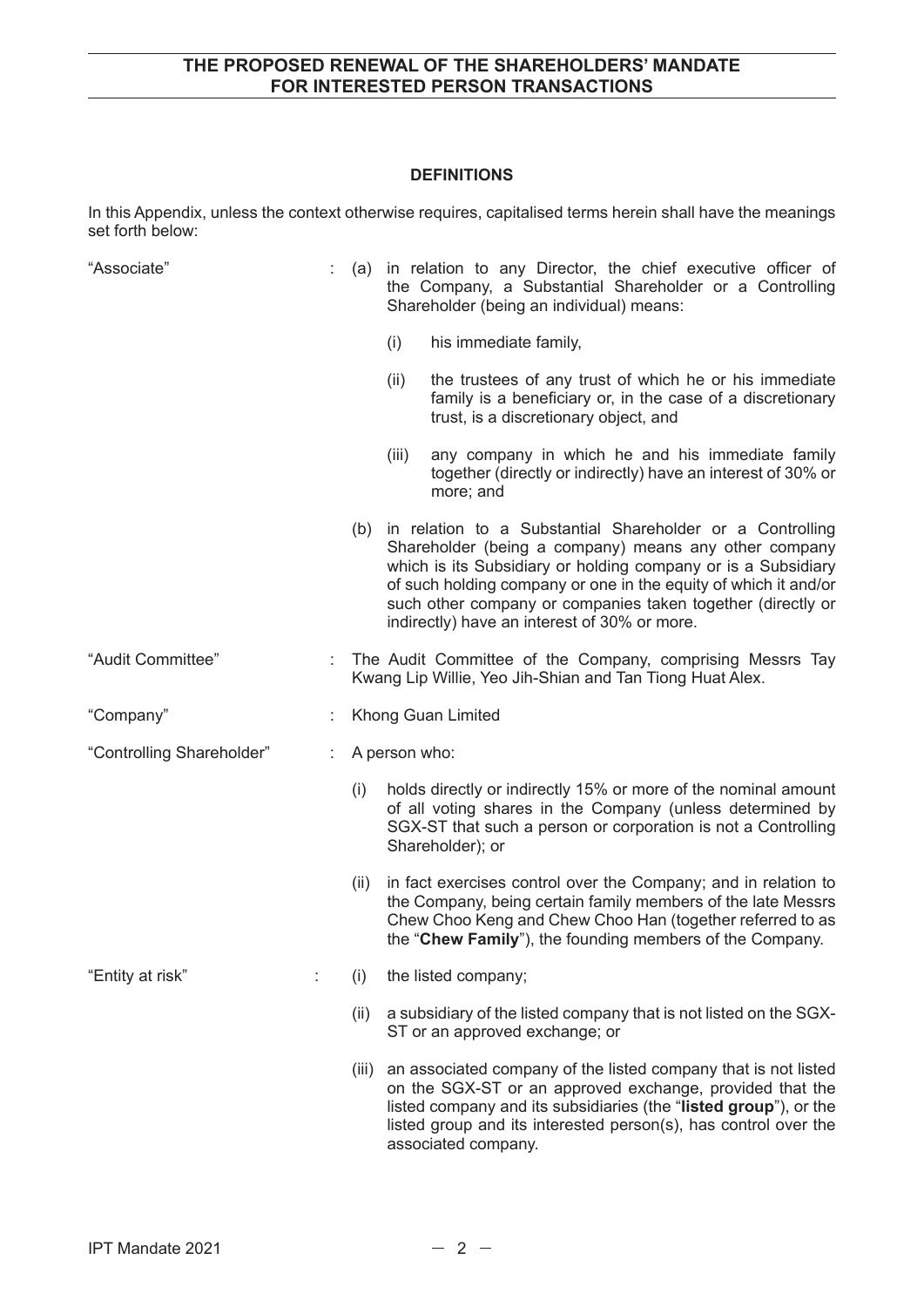| "Group"                           | The Company and its Subsidiaries.                                                                                                                                                                                                                                                    |
|-----------------------------------|--------------------------------------------------------------------------------------------------------------------------------------------------------------------------------------------------------------------------------------------------------------------------------------|
| "Independent Directors"           | Directors of the Company who are considered independent for the<br>purposes of the proposed renewal of the IPT Mandate (as defined<br>below).                                                                                                                                        |
| "Interested Person"               | Means a director, chief executive officer or controlling shareholder of<br>the listed company or an associate of such director, chief executive<br>officer or controlling shareholder.                                                                                               |
| "Interested Person Transaction" : | An "interested person transaction" means a transaction between<br>an entity at risk and an interested person.                                                                                                                                                                        |
| "IPT Mandate"                     | A general mandate given by the Shareholders to authorise the Group<br>to enter into Interested Person Transactions upon and subject to the<br>terms of such mandate.                                                                                                                 |
| "Listing Manual"                  | The listing manual issued by SGX-ST, as amended or modified from<br>time to time.                                                                                                                                                                                                    |
| "SGX-ST"                          | Singapore Exchange Securities Trading Limited                                                                                                                                                                                                                                        |
| "Shareholders"                    | Registered holders of Shares, except that where CDP is the<br>registered holder, the term "Shareholders" shall, in relation to such<br>Shares, mean the persons to whose securities accounts maintained<br>with CDP (excluding securities sub-accounts) such Shares are<br>credited. |
| "Shares"                          | Ordinary shares in the capital of the Company.                                                                                                                                                                                                                                       |
| "Substantial Shareholder"         | A substantial shareholder of the Company as defined under Section<br>81 of the Companies Act.                                                                                                                                                                                        |
| "SHC"                             | Swee Hin Chan Company Sdn. Berhad.                                                                                                                                                                                                                                                   |
| "TGF"                             | Tong Guan Food Products Sdn. Bhd.                                                                                                                                                                                                                                                    |
| "TM"                              | Tau Meng Investments Pte Ltd                                                                                                                                                                                                                                                         |
| "UMF"                             | United Malayan Flour (1996) Sdn. Bhd.                                                                                                                                                                                                                                                |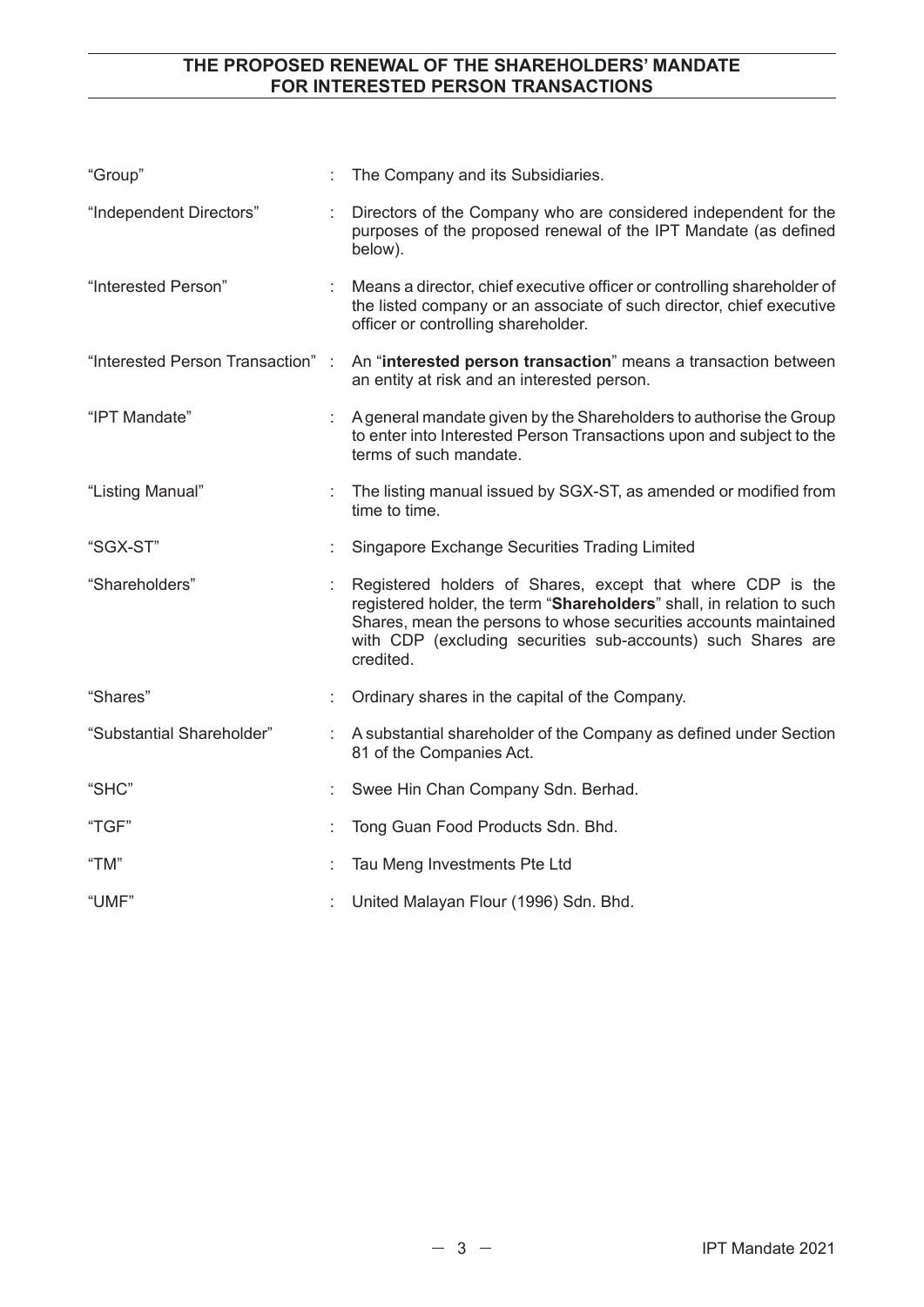#### **1. INTRODUCTION**

The purpose of this Appendix is to provide the Shareholders with information pertaining to the proposed renewal of the IPT Mandate, for the purpose of obtaining Shareholders' approval thereof at the Annual General Meeting.

The Company had, at an extraordinary general meeting held on 11 April 2003, obtained approval from Shareholders for an IPT Mandate, details of which were set out in the Circular dated 25 March 2003. The IPT Mandate was subsequently renewed on a yearly basis.

At the previous Annual General Meeting of the Company held on 27 November 2020, Shareholders approved and renewed the IPT Mandate for the Company.

The Company is now seeking approval from Shareholders to renew the existing IPT Mandate at the forthcoming Annual General Meeting of the Company.

### **2. RATIONALE FOR, AND BENEFITS OF, THE PROPOSED RENEWAL OF THE EXISTING IPT MANDATE**

The Group engages in a range of activities, principally those relating to investment holding, general trading, including but not limited to the trading of wheat flour, rolled oats, other edible products and commodities, and trading in quoted securities.

In the ordinary course of its business, the Group will enter into the Interested Person Transactions described in paragraph 3 below. Such Interested Person Transactions will occur with some degree of frequency and could arise at any time. In view of the time-sensitive, confidential and frequent nature of such Interested Person Transactions, the Directors are seeking Shareholders' approval for the renewal of the IPT Mandate in respect of recurrent transactions in the normal course of business between the Group and the classes of Interested Persons set out in paragraph 3 below, provided that such transactions are entered into at arm's length and on normal commercial terms and subject to the review procedures set out in paragraph 4 below.

The approval of the Shareholders will be sought annually for the renewal of the IPT Mandate, subject to the Audit Committee being satisfied that the IPT Mandate continues to be required and that the guidelines and review procedures continue to be adequate.

The IPT Mandate will facilitate transactions in the normal course of business of the Group and allow the Group to conduct its business efficiently by eliminating the need to convene separate general meetings from time to time to seek Shareholders' approval as and when potential Interested Person Transactions which exceed the threshold specified in Rule 906 of the Listing Manual arise. The IPT Mandate will facilitate more efficient operation of the Group's business by reducing substantially administrative time and expenses in convening such general meetings, without compromising the corporate objectives and adversely affecting the business opportunities available to the Group. The IPT Mandate will also help in maintaining the Group's competitiveness in that it will not be at a disadvantage to other parties that do not require shareholders' approval for entering into such transactions.

Disclosures will be made in the annual report of the Company, in accordance with Rules 907 and 920(1)(a)(i) of the Listing Manual and any other requirements as may be prescribed in the Listing Manual, of the aggregate value of Interested Person Transactions carried out pursuant to the IPT Mandate during the financial year under review and in the annual reports for subsequent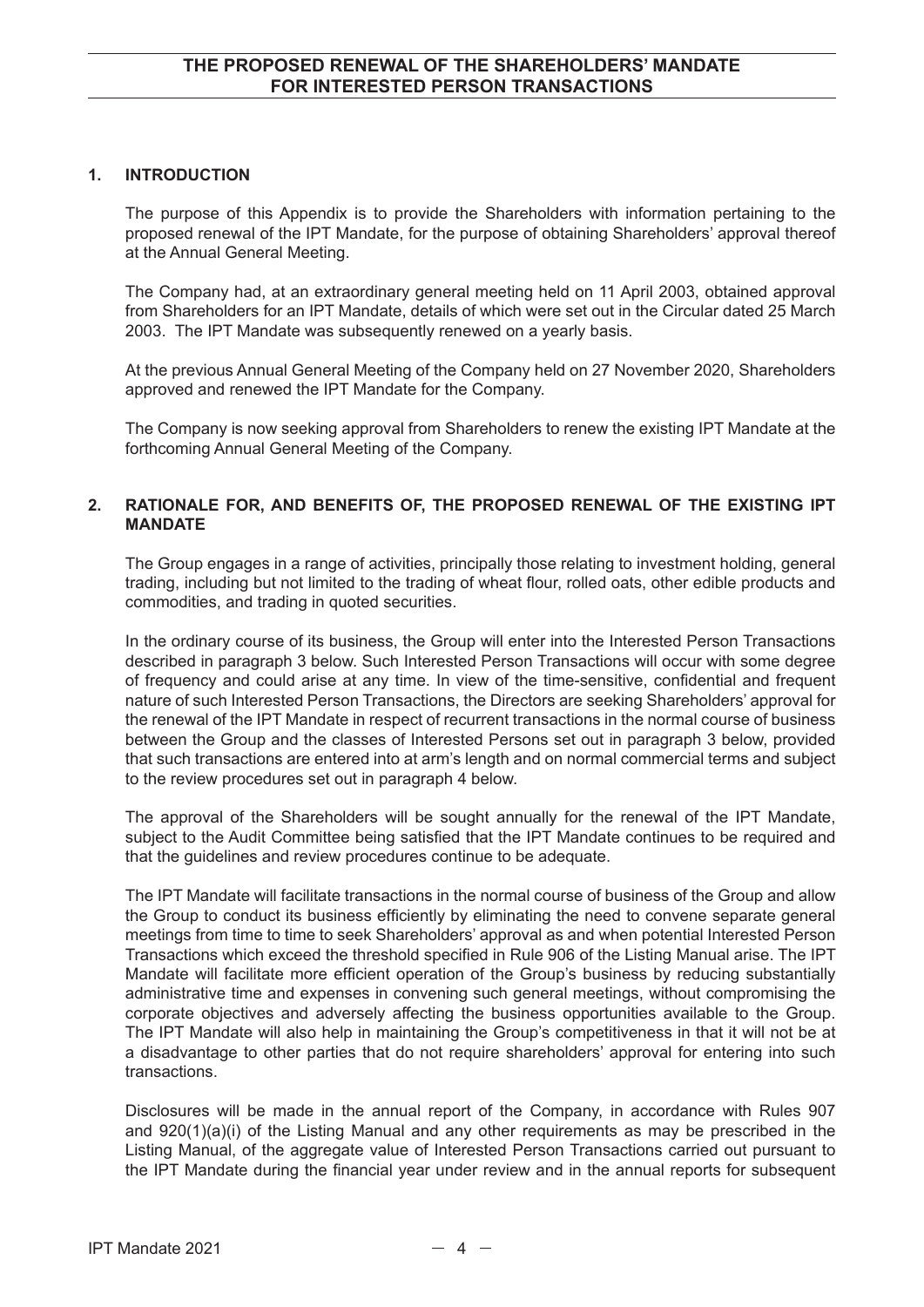financial years during which the IPT Mandate is in force. The name of the Interested Person and the corresponding aggregate value of the Interested Person Transactions will be presented in the following format:

| Name of<br>Interested<br>Person | Aggregate value of all interested person<br>transactions during the financial year under<br>review (excluding transactions less than<br>\$100,000 and transactions conducted under<br>shareholders' mandate pursuant to Rule 920) | Aggregate value of all interested<br>person transactions conducted<br>under shareholders' mandate<br>pursuant to Rule 920 (excluding<br>transactions less than \$100,000) |
|---------------------------------|-----------------------------------------------------------------------------------------------------------------------------------------------------------------------------------------------------------------------------------|---------------------------------------------------------------------------------------------------------------------------------------------------------------------------|
|                                 |                                                                                                                                                                                                                                   |                                                                                                                                                                           |

Pursuant to Rules 907 and 920(1)(a)(ii) of the Listing Manual, the Company is also required to announce, in the format set out above, the aggregate value of transactions conducted pursuant to the IPT Mandate for the financial periods which it is required to report on pursuant to Rule 705 of the Listing Manual within the time required for the announcement of such report.

#### **3. INTERESTED PERSON TRANSACTIONS**

The types of Interested Person Transactions to be covered by the IPT Mandate are described below:

- (A) Existing Interested Person Transactions
- (i) The purchase by TGF of the following products from the following corporations, all of which are Associates of the Chew Family and hence Interested Persons within the meaning of Chapter 9 of the Listing Manual:
	- (a) Chung Ying Confectionery & Food Products Sdn Bhd biscuits
	- (b) Federal Oats Mills Sendirian Berhad oat products
	- (c) Khong Guan Biscuit Factory (Borneo) Sdn Bhd biscuits
- (ii) The purchase by SHC of the following products from the following corporations, all of which are Associates of the Chew Family and hence Interested Persons within the meaning of Chapter 9 of the Listing Manual:
	- (a) Leong Hong Oil Mill Sdn. Bhd. animal feed such as pollard and bran
- (iii) The sale by SHC of the following products to the following corporations, all of which are Associates of the Chew Family and hence Interested Persons within the meaning of Chapter 9 of the Listing Manual:
	- (a) Corn starch to Cereal Products (M) Sdn. Berhad
	- (b) Tapioca starch to Khian Guan Biscuit Manufacturing Co Sdn Bhd
	- (c) Corn and Tapioca starch to Sunshine Traders Sdn Bhd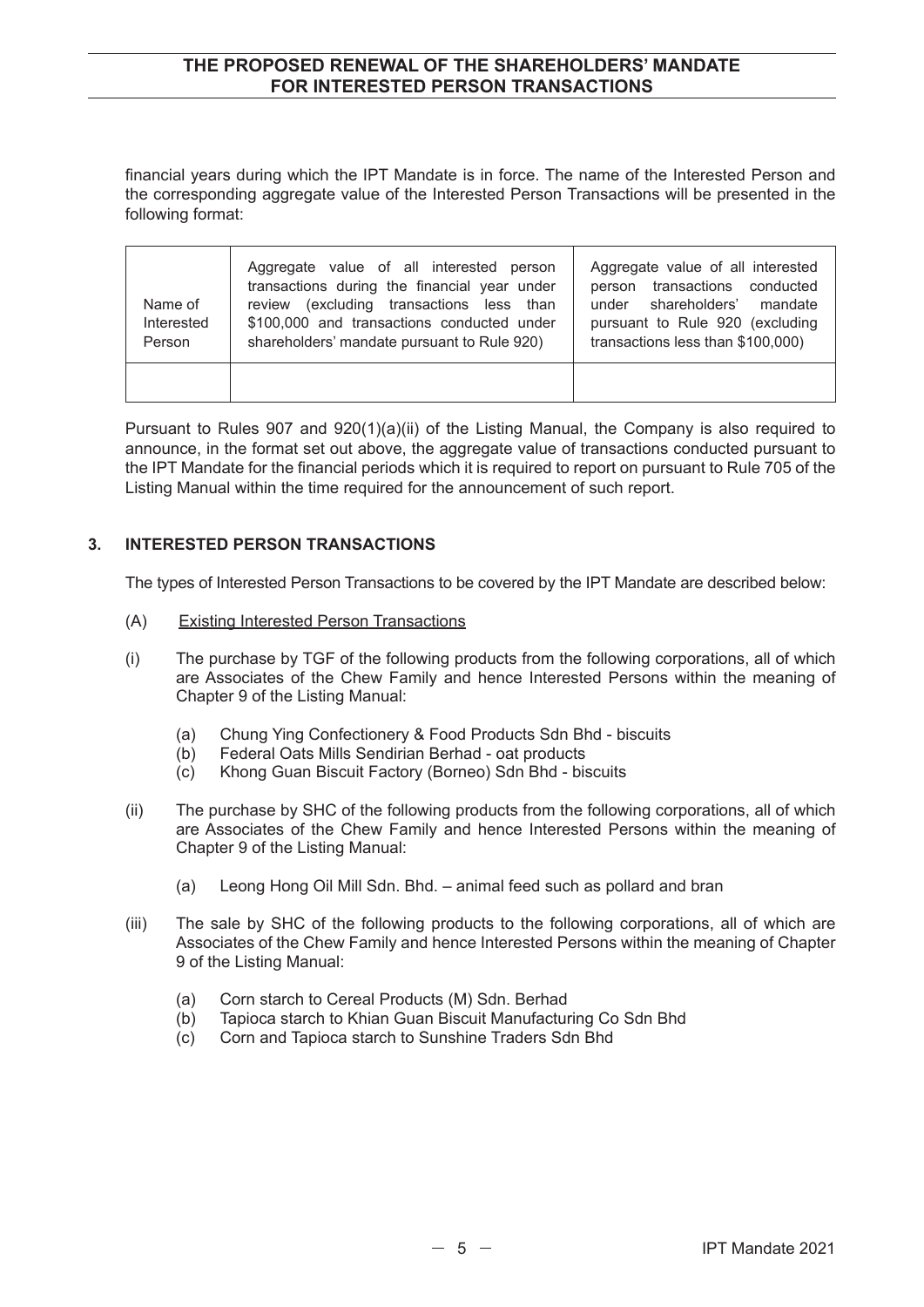- (iv) The sale of wheat flour, its by-products and quick cooking and instant oats by UMF group to the following corporations, all of which are Associates of the Chew Family and hence Interested Persons within the meaning of Chapter 9 of the Listing Manual:
	- (a) The Company
	- (b) Khian Guan Biscuit Manufacturing Co Sdn Bhd
	- (c) Khong Guan Biscuit Factory (Johore) Sdn Bhd
	- (d) Lian Guan Food Products Sdn Bhd
	- (e) Poh Seng Trading (Ipoh) Sdn Bhd
	- (f) Soon Guan Chan Sdn Bhd
	- (g) Soon Guan Co Sdn Bhd
	- (h) Swee Hin Chan Company Sdn. Berhad
	- (i) Sunshine Traders Sdn Bhd
- (B) New Interested Person Transactions

In addition to the existing Interested Person Transactions described above, the Group may, from time to time, consider entering into other Interested Persons Transactions with the parties identified above, in respect of products similar to those covered under the existing Interested Person Transactions.

Transactions with Interested Persons which do not fall within the ambit of the proposed IPT Mandate will be subject to the relevant provisions of Chapter 9 and/or other applicable provisions of the Listing Manual.

#### **4. GUIDELINES AND REVIEW PROCEDURES**

To ensure that transactions with Interested Persons are undertaken on an arm's length basis and on the Group's normal commercial terms, the following guidelines and review procedures are being implemented:

#### *For existing Interested Person Transactions (as described in paragraph 3 above):*

(a) Each individual transaction with an Interested Person of a value exceeding a specific threshold (the "**Individual Threshold**") approved by the Audit Committee will be reviewed and approved by a manager, who must not have any interest in the transaction.

 To ensure that each existing Interested Person Transaction is conducted at arm's length and on normal commercial terms consistent with the Group's usual business practices and policies, and will not be prejudicial to Shareholders, the manager will obtain, where appropriate, at least one other quotation from an unrelated vendor, or one other indication of interest from an unrelated purchaser of similar products (as the case may be), for comparative purposes. Such information will be used by the manager to assess if the terms of the Interested Person Transaction are as competitive as the terms of a transaction entered into with an unrelated party. In the event that comparative quotations or indications of interest cannot be obtained (for instance, if there are no unrelated vendors or purchasers of similar products), or in the case of the sale of products, it is not commercially feasible to obtain such quotations, the manager will then assess if the commercial terms are reasonable based on his knowledge of the industry and commercial sense and in accordance with the Group's usual business practices and policies, and are consistent with the usual margins for the same or substantially similar types of transactions entered into by the Group with unrelated parties.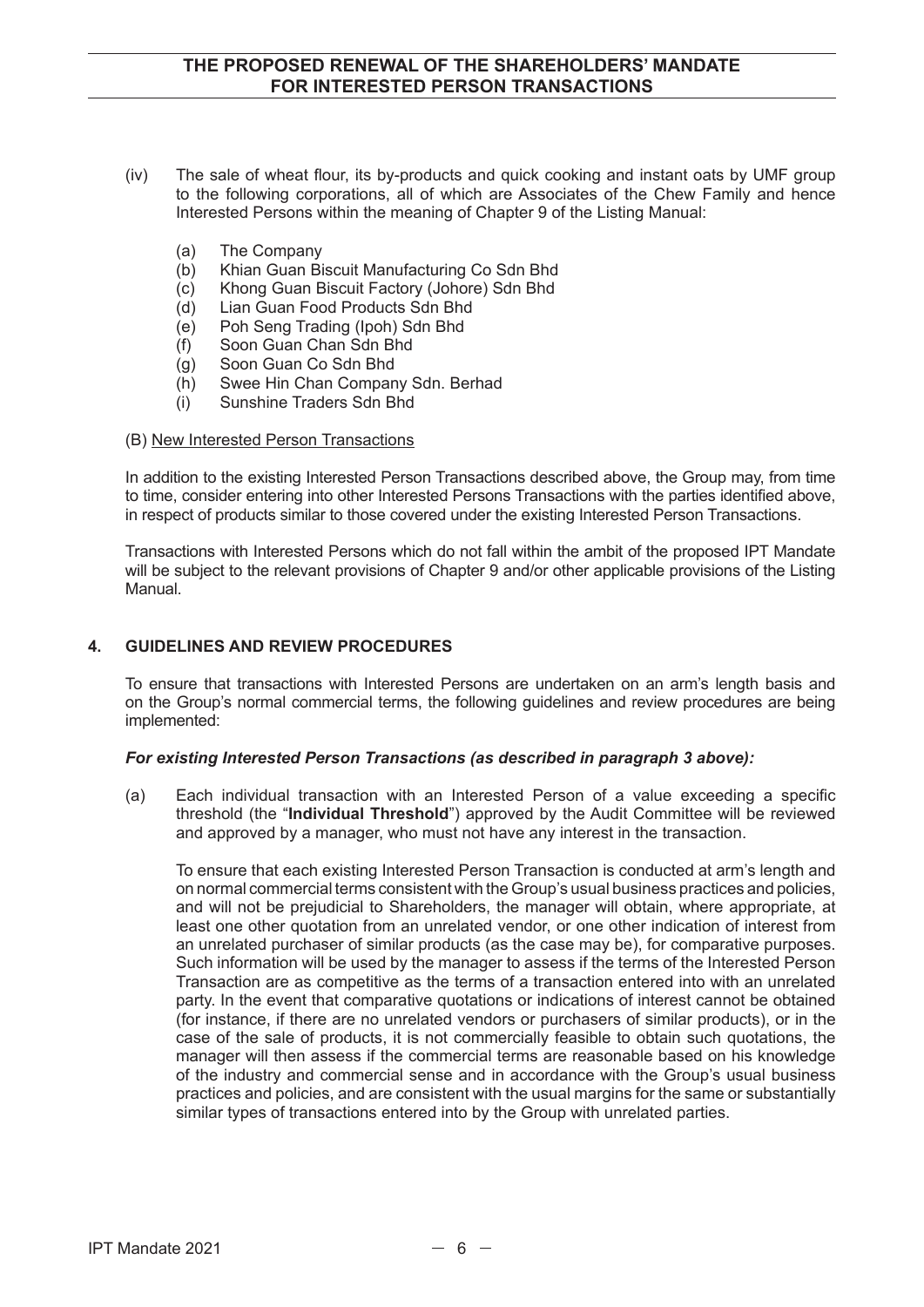(b) Where the aggregate value of transactions entered into with an Interested Person for a particular year is a value equal to or exceeding a specific threshold (the "**Aggregate Threshold**") approved by the Audit Committee, each subsequent transaction exceeding the Individual Threshold entered into with that particular Interested Person will be reviewed and approved by the Audit Committee.

 The Audit Committee will procure the management of the Company to obtain, where appropriate, at least one other quotation from an unrelated vendor, or one other indication of interest from an unrelated purchaser of similar products (as the case may be), for comparative purposes. Such information will be used by the management to assess if the terms of the Interested Person Transaction are as competitive as the terms of a transaction entered into with an unrelated party; and advise the Audit Committee accordingly. The Audit Committee will then consider such advice in deciding whether to approve the Interested Person Transaction. In the event that comparative quotations or indications of interest cannot be obtained (for instance, if there are no unrelated vendors or purchasers of similar products), or in the case of the sale of products, it is not commercially feasible to obtain such quotations, the management will then assess if the commercial terms are reasonable based on their knowledge of the industry and commercial sense and in accordance with the Group's usual business practices and policies, and are consistent with the usual margins for the same or substantially similar types of transactions made by the Group with unrelated parties; and advise the Audit Committee accordingly. The Audit Committee will consider such advice in deciding whether to approve the Interested Person Transactions.

(c) The Audit Committee while reviewing the value of the Individual and Aggregated thresholds of the Interested Person Transactions noted that there had been increased sales of starches sold by SHC to certain Interested Persons (being, Cereal Products (M) Sdn. Berhad and Sunshine Traders Sdn Bhd). In anticipation of an increased in sales to these Interested Persons, Management has therefore proposed to increase the Individual and Aggregated Threshold values for sales of starches to these Interested Persons. The Audit Committee has reviewed the proposal from Management and recommends that the Individual and Aggregate Thresholds be revised as shown in the Schedule of this Appendix.

#### *For new Interested Person Transactions:*

Where the Group is entering into a particular Interested Person Transaction for the sale or purchase of products (similar to the products covered under the existing Interested Person Transactions described in paragraph 3 above) for the first time, the following procedures will be applied:

- (a) Where appropriate, at least one other quotation from an unrelated vendor, or one other indication of interest from an unrelated purchaser of similar products (as the case may be), will be obtained by the management for comparative purposes. Such information will be used by the management to assess if the terms of the proposed Interested Person Transaction are as competitive as the terms of a transaction entered into with an unrelated party and advise the Audit Committee accordingly. In the event that comparative quotations or indications of interest cannot be obtained (for instance, if there are no unrelated vendors or purchasers of similar products), or in the case of the sale of products, it is not commercially feasible to obtain such quotations, the management will then assess if the commercial terms are reasonable based on their knowledge of the industry and commercial sense and in accordance with the Group's usual business practices and policies, and are consistent with the usual margins for the same or substantially similar types of transactions made by the Group with unrelated parties, advise the Audit Committee accordingly.
- (b) The proposed Interested Person Transaction shall be reviewed and approved by the Audit Committee prior to it being entered into.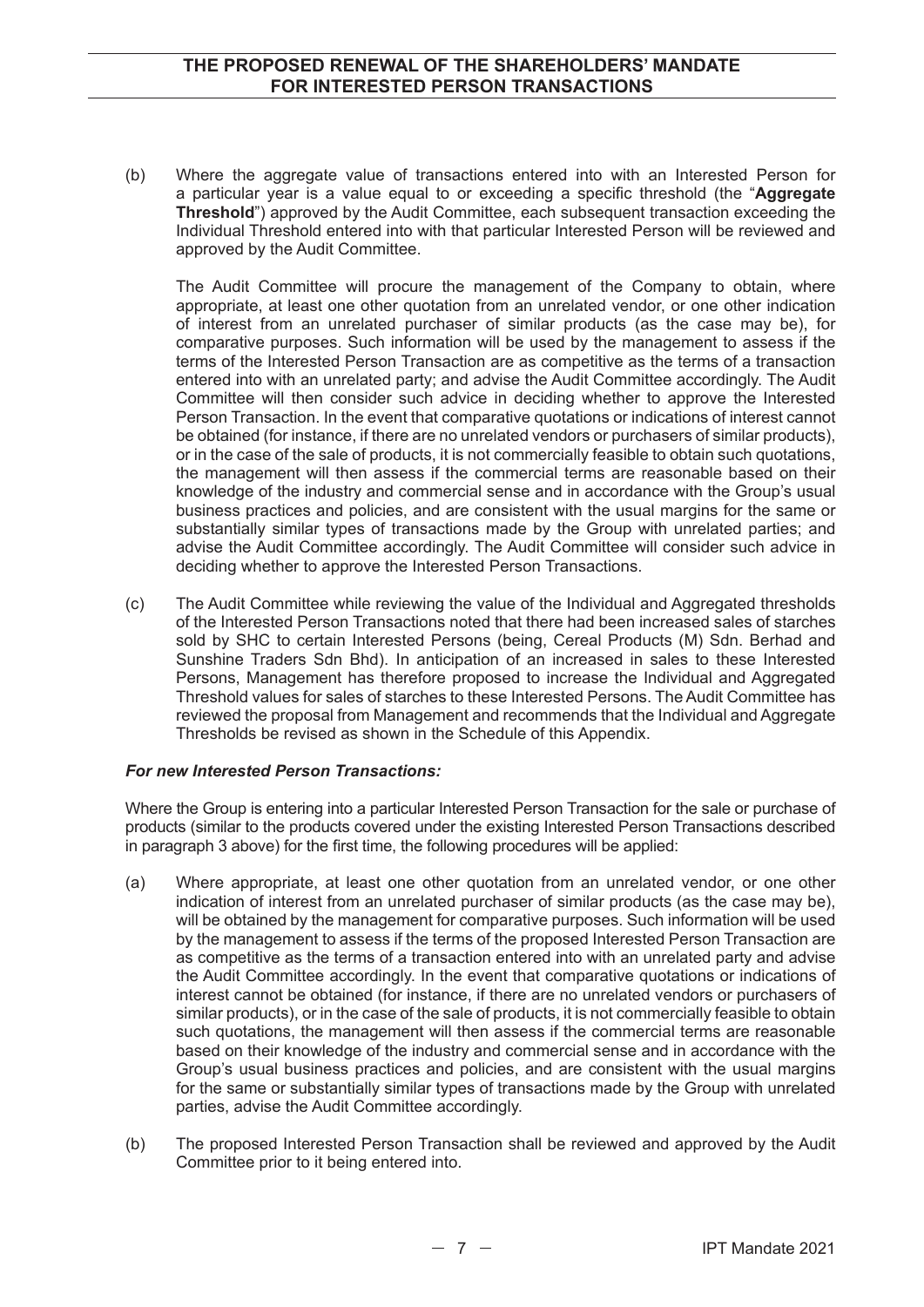In addition, the following procedures are being implemented for both existing and new Interested Person Transactions:

- (i) The Company will maintain a register of Interested Person Transactions carried out pursuant to the IPT Mandate (recording the basis, including quotations and/or offers obtained, if any, where applicable to support such basis, on which they are entered into).
- (ii) The annual internal audit plan shall incorporate a review of all Interested Person Transactions entered into pursuant to the IPT Mandate.
- (iii) The Audit Committee may, as it deems fit, request for additional information pertaining to the Interested Person Transaction under review from independent sources or advisers.
- (iv) If the approving party or a member of the Audit Committee has an interest in an Interested Person Transaction, he shall abstain from participating in the review and approval process in relation to that transaction.
- (v) The Audit Committee will also:
	- (a) carry out periodic reviews (not less than twice a year) of Interested Person Transactions that have been entered into pursuant to the IPT Mandate;
	- (b) carry out periodic reviews (not less than twice a year) to ascertain that the established guidelines and procedures for transactions with Interested Persons have been complied with and the relevant approvals have been obtained; and
	- (c) consider from time to time whether the established guidelines and procedures for transactions with Interested Persons remain appropriate and continue to be able to ensure that the transactions will be carried out on normal commercial terms, and are not prejudicial to the interests of the Company and the Shareholders. If during their periodic reviews, the Audit Committee is of the view that the established guidelines and procedures are inappropriate or are not sufficient to ensure that the Interested Person Transactions are conducted on an arm's length basis, and may be prejudicial to the interests of Shareholders, the Company will revert to Shareholders for a fresh mandate based on new procedures and guidelines for Interested Person Transactions.

#### **5. AUDIT COMMITTEE'S STATEMENT**

The Audit Committee has reviewed the guidelines and procedures in relation to the IPT Mandate and confirms the methods and procedures for determining transaction prices of Interested Person Transactions as set out in paragraph 4 have not changed since the latest Shareholders' approval and that such guidelines and procedures are sufficient to ensure that the Interested Person Transactions described in paragraph 3 above will be carried out on normal commercial terms and will not be prejudicial to the interests of the Company and the minority Shareholders. However, should the Audit Committee subsequently no longer hold this opinion, the Company will revert to Shareholders for a fresh mandate based on new guidelines and procedures for transactions with Interested Persons.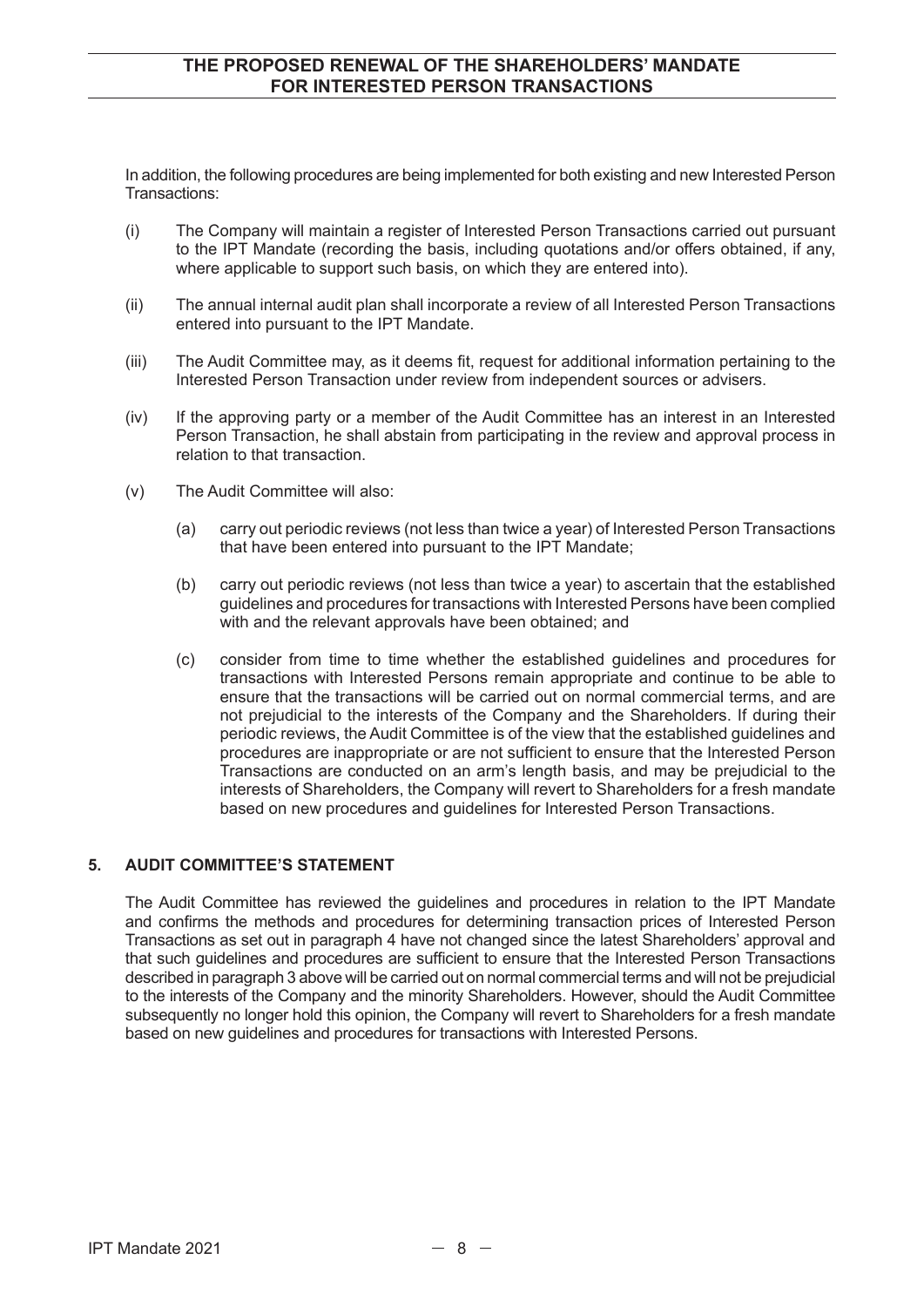#### **6. DIRECTORS' AND SUBSTANTIAL SHAREHOLDERS' INTERESTS**

The interests of the Directors and substantial shareholders of the Company in the issued share capital of the Company as at 21 August 2021 and as at 19 November 2021 respectively can be found on page 36 and page 122 respectively of the Company's Annual Report 2021.

By virtue of their interests in the Interested Person Transactions as described above, the Interested Persons mentioned in paragraph 3 above (if they are also Shareholders) and the Controlling Shareholders, including Messrs Chew Soo Lin, Chew Soo Eng and Chew Kian Boon Daniel shall abstain and shall undertake to ensure that their respective Associates will abstain from voting on Ordinary Resolution 7 at the Annual General Meeting.

#### **7. RECOMMENDATION**

The Directors who are considered independent for the purposes of the proposed renewal of the IPT Mandate are Messrs Tay Kwang Lip Willie, Yeo Jih-Shian, Tan Tiong Huat Alex and Hew Moh Yung. They are of the opinion that the renewal of the IPT Mandate is in the interests of the Company and they recommend that Shareholders vote in favour of Resolution 7 for the renewal of the IPT Mandate at the forthcoming Annual General Meeting.

#### **8. RESPONSIBILITY STATEMENT**

The Directors collectively and individually accept responsibility for the accuracy of the information given in this letter and confirm, having made all reasonable enquiries, that to the best of their knowledge and belief, the facts stated and opinions expressed in this letter are fair and accurate and there are no material facts the omission of which would make any statement in this letter misleading.

The SGX-ST assumes no responsibility for the correctness of any of the statements made or opinions expressed in this letter.

Shareholders who are in any doubt as to the action they should take, should consult their stockbrokers or other professional advisers immediately.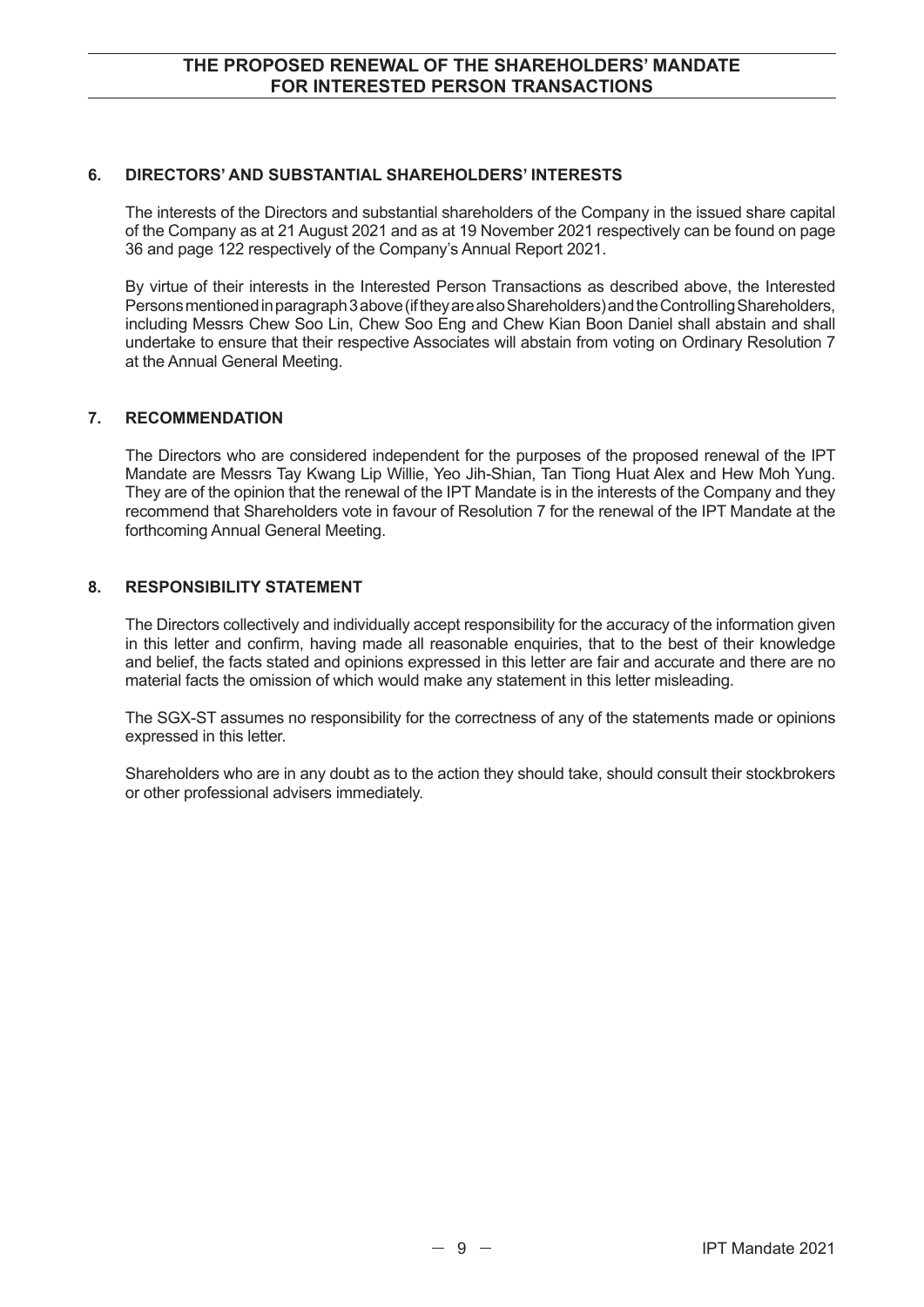#### **SCHEDULE**

#### **INTERESTED PERSON TRANSACTIONS - INDIVIDUAL THRESHOLDS AND AGGREGATE THRESHOLDS (as referred to in paragraph 4 of this Appendix)**

1. In respect of purchase by TGF of the following products from the following corporations (as referred to in paragraph 3(i) of this Appendix):

|                                                     |                 | <b>Existing</b>                             |                                            | <b>Proposed</b>                                    |                                                   |
|-----------------------------------------------------|-----------------|---------------------------------------------|--------------------------------------------|----------------------------------------------------|---------------------------------------------------|
| Corporation                                         | <b>Product</b>  | Individual<br><b>Threshold</b><br><b>RM</b> | Aggregate<br><b>Threshold</b><br><b>RM</b> | <b>Individual</b><br><b>Threshold</b><br><b>RM</b> | <b>Aggregate</b><br><b>Threshold</b><br><b>RM</b> |
| Chung Ying Confectionery & Food<br>Products Sdn Bhd | <b>Biscuits</b> | 60,000                                      | 13,500,000                                 | Unchanged                                          |                                                   |
| Federal Oats Mills Sendirian Berhad                 | Oat<br>products | 90.000                                      | 1,500,000                                  | Unchanged                                          |                                                   |
| Khong Guan Biscuit Factory (Borneo)<br>Sdn Bhd      | <b>Biscuits</b> | 95,000                                      | 17.000.000                                 | Unchanged                                          |                                                   |

2. In respect of purchase by SHC of the following products from the following corporations (as referred to in paragraph 3 (ii) of this Appendix):

|                               |                | <b>Existing</b>                                    |                                                   | <b>Proposed</b>                                    |                                            |
|-------------------------------|----------------|----------------------------------------------------|---------------------------------------------------|----------------------------------------------------|--------------------------------------------|
| Corporation                   | <b>Product</b> | <b>Individual</b><br><b>Threshold</b><br><b>RM</b> | <b>Aggregate</b><br><b>Threshold</b><br><b>RM</b> | <b>Individual</b><br><b>Threshold</b><br><b>RM</b> | Aggregate<br><b>Threshold</b><br><b>RM</b> |
| Leong Hong Oil Mill Sdn. Bhd. | Animal feed    | 20,000                                             | 4,391,000                                         | Unchanged                                          |                                            |

3. In respect of sale by SHC of the following products to the following corporations (as referred to in paragraph 3 (iii) of this Appendix):

|                                                |                 | <b>Existing</b>                                    |                                            | <b>Proposed</b>                                    |                                            |
|------------------------------------------------|-----------------|----------------------------------------------------|--------------------------------------------|----------------------------------------------------|--------------------------------------------|
| Corporation                                    | <b>Product</b>  | <b>Individual</b><br><b>Threshold</b><br><b>RM</b> | Aggregate<br><b>Threshold</b><br><b>RM</b> | <b>Individual</b><br><b>Threshold</b><br><b>RM</b> | Aggregate<br><b>Threshold</b><br><b>RM</b> |
| Cereal Products (M) Sdn. Berhad                | <b>Starches</b> | 35,000                                             | 1,000,000                                  | 50,000*                                            | 1,500,000                                  |
| Khian Guan Biscuit Manufacturing Co<br>Sdn Bhd | <b>Starches</b> | 25,000                                             | 600,000                                    | Unchanged                                          |                                            |
| Sunshine Traders Sdn Bhd                       | <b>Starches</b> |                                                    |                                            | 60,000*                                            | 720,000*                                   |